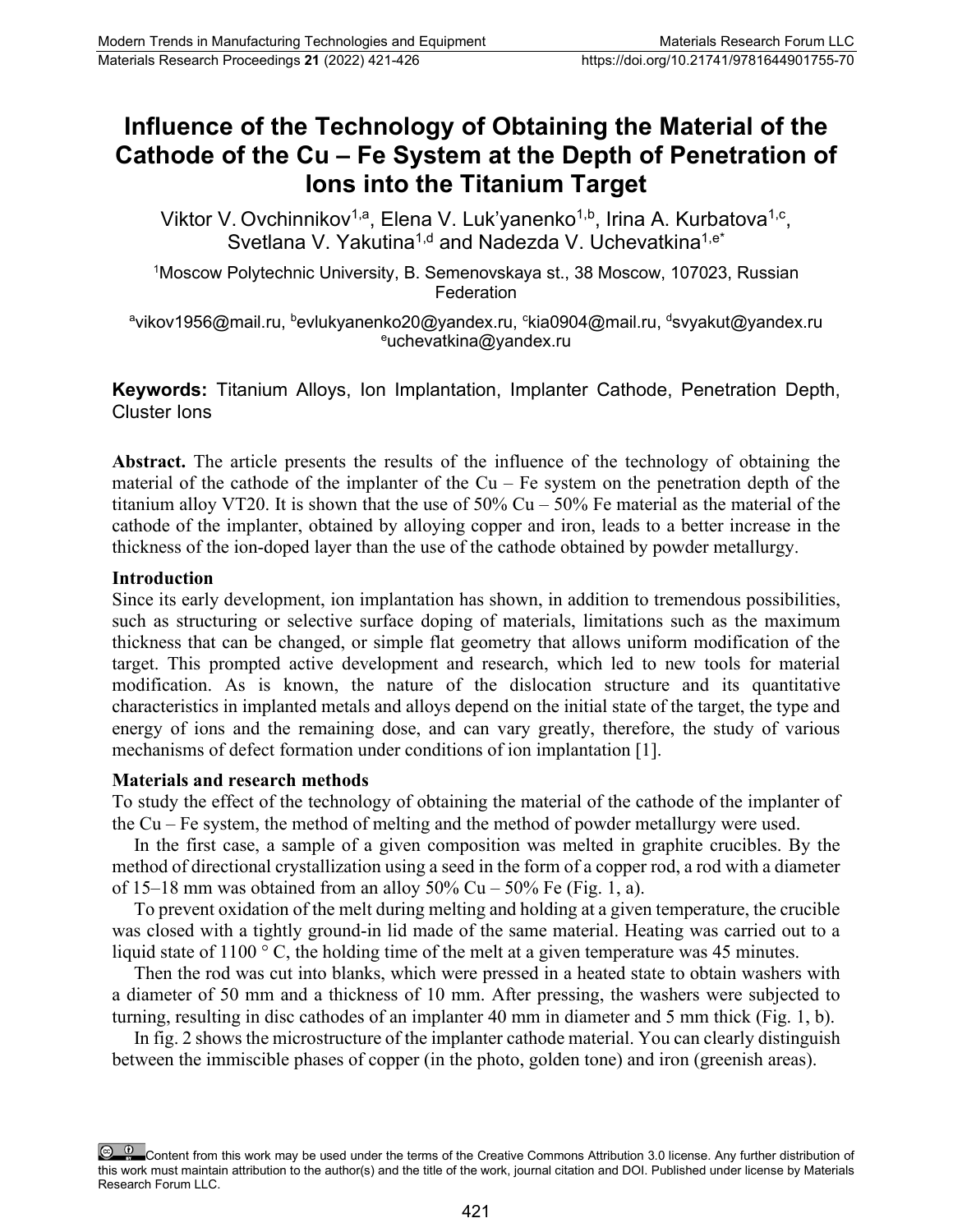The structure of an iron-copper alloy with a 50/50 component content in the cast state is a set of dendrites of a supersaturated solid solution of copper in iron, evenly distributed in a matrix of a supersaturated solid solution of iron in copper.



*Fig. 1. Rod made of 50% Cu-50% Fe alloy (a) and disk cathode of the implanter (b)*



*Fig. 2. Microstructure of the material of the cathode of the implanter made of alloy 50% Cu – 50% Fe (x230): 1 - copper; 2 – iron*

In the second case, the prepared mixture of copper and iron powders was pressed to obtain implanter cathode blanks with a size of 60x10 mm, which were then subjected to sintering at a temperature of 820–850 ° C. After sintering, the resulting billets were turned by turning to obtain the required dimensions of the implanter cathode.

To obtain comparative data on the effect of the technology of obtaining the material of the cathode of the implanter with the use of the obtained cathodes, the target was implanted from the titanium alloy VT20 at fluence values of  $10^{17}$ ,  $5 \cdot 10^{17}$ , and  $10^{18}$  cm  $^{-2}$ . After implantation, the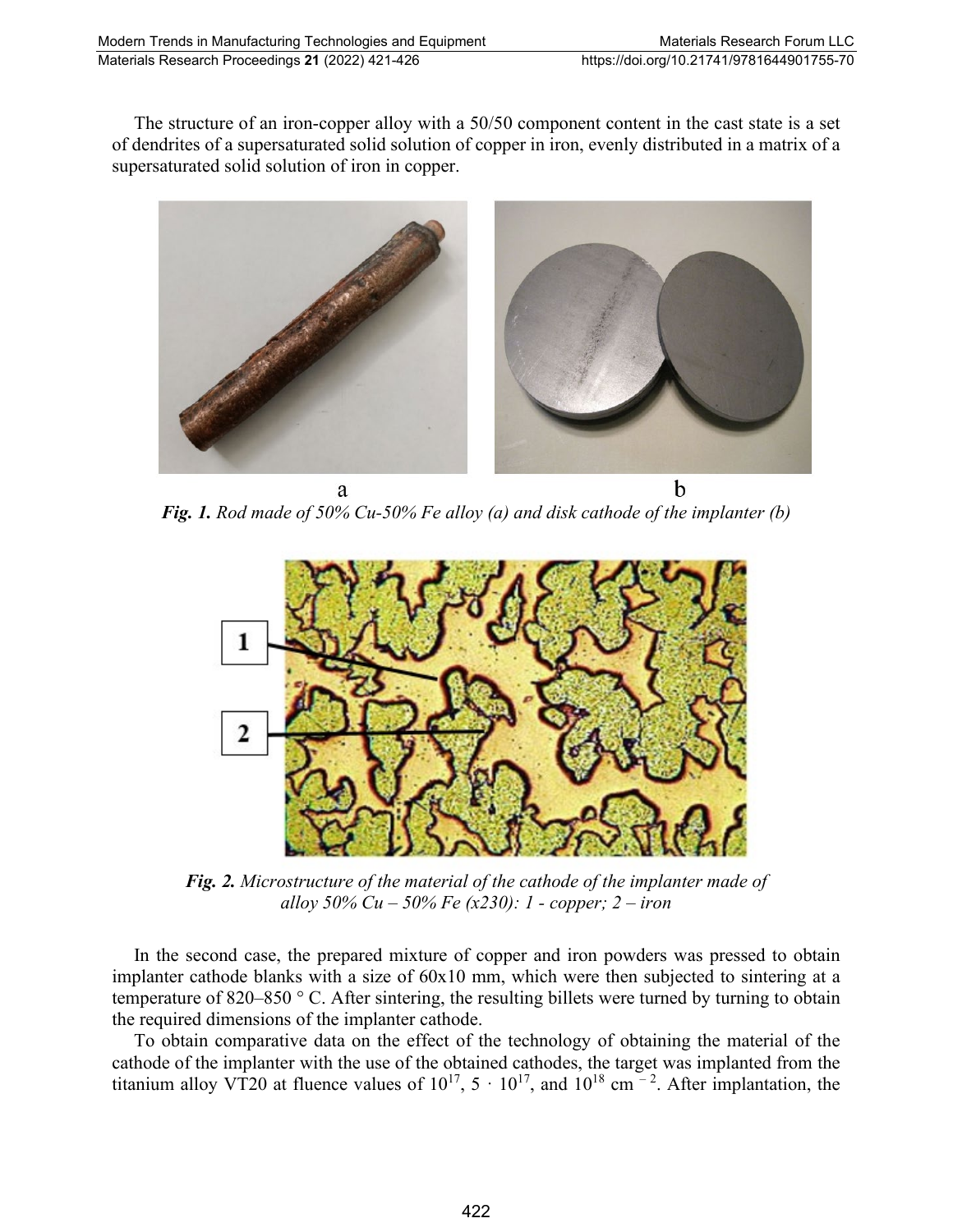thickness of the ion-doped layer was determined by Auger spectroscopy. The research results are shown in Fig. 3.

An increase in the fluence value in the investigated range when using  $50\%$  Cu –  $50\%$  Fe material, obtained by powder metallurgy, as the implanter cathode material, leads to an increase in the thickness of the ion-doped layer from 205 to 320 nm (by 56%). At the same time, when using the implantation cathode, obtained by alloying copper and iron, this increase was 212%.



*Fig.3. Influence of the implantation cathode manufacturing technology from 50% Cu – 50% Fe material on the thickness of the ion-doped layer: SP - material obtained by fusion of components; PM - material obtained by pressing and sintering copper and iron powders.*

Considering the same conditions for the parameters of the implantation process, the difference in the thickness of the ion-doped layer can be associated with the presence of more massive ion blocks, the so-called clusters, when using a cathode made of material obtained by fusing the components.

The formation of cluster ions can be assumed based on the conditions for the formation of the ion flow based on the study of the behavior of the cathode spot of the arc on the surface of the composite cathode (Figure 4).



*Fig. 4. Composite experimental iron-based cathode with a central fused copper insert: a workpiece; b - cathode after treatment*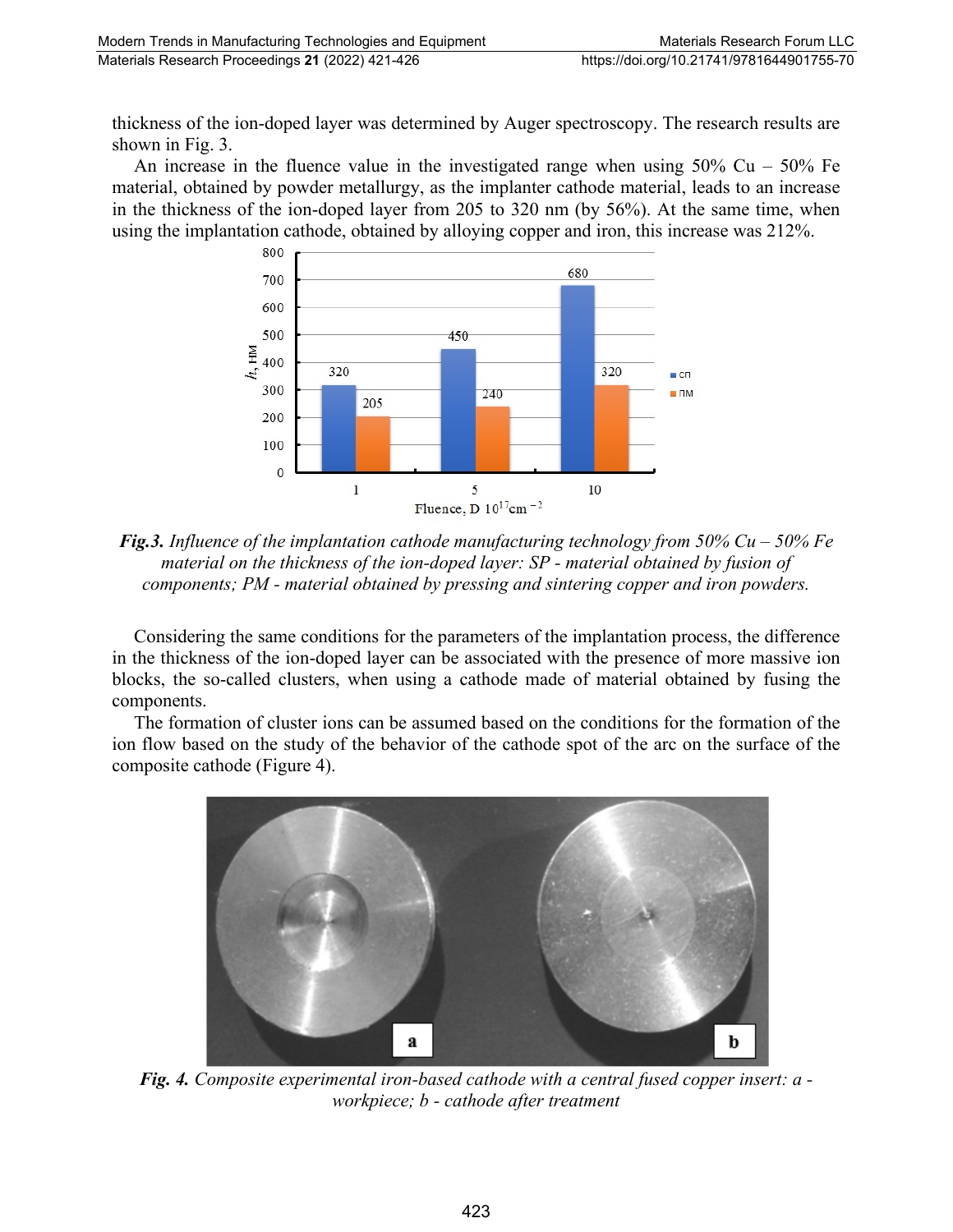The composite model cathode is an Armco iron disk 40 mm in diameter in the central part of which a circular hole is made, which is fused with copper. The diameter of the indicated hole is 10–12 mm. After crystallization and cooling of copper, the end working surface of the cathode was carefully machined on a lathe.

The design of the composite cathode makes it possible to estimate the speed of movement of the active arc spot over the cathode surface. It was 18-23 m / s.

The charge distribution of ions was measured using a magnetic mass separator (GSI) and a time-of-flight spectrometer (LBNL). In both cases, the ions were accelerated from the plasma at a voltage of 40 kV using a three-electrode multi-aperture extraction system. To exclude the effect of the arc pulse duration, all measurements of the charge distribution of ions were carried out every 100 ms after ignition of the discharge. During the measurements, the pressure of the residual gas in the working chamber of the setup was maintained at a level of 10–5 mm Hg.

The studies were carried out on an ion implantation unit with an IGMI-50 source operating in a pulsed mode and capable of generating polyenergetic beams of metal ions. Irradiation was carried out with pulsed beams of copper and lead ions. The average beam current was 0.1 A, the pulse duration was 300 μs, and the pulse repetition rate was 17 Hz.

#### **Results and discussion**

Studies have shown that short beams have a duration of about 5 μs, then the beam current pulses were cut out with a step of 5 μs. For the first 15 μs of arc burning, the beam spectrum contains only iron ions. After 20 μs of arc burning, both iron ions and copper ions are already present in the beam. Starting from 25 μs from the onset of arc burning, only copper ions are present in the spectrum.

The result obtained can be explained by the directed movement of the cathode spot from the peripheral sections of the composite cathode to its center. Therefore, it can be argued that the cathode spot passes from a more refractory metal to a less refractory metal. In this case, the reverse transition is not fixed.

This is explained by the fact that it is energetically more favorable for the arc to burn on a less refractory surface [2]. Indeed, regardless of the surface on which the arc is currently burning, the arc current remains constant, since a modulator with arc current stabilization is used to power the arc discharge. In this case, the voltage drop across the arc for a less refractory material will be less than for a more refractory metal. The presence of this voltage jump on the arc during the transition of the cathode spot from iron to copper is confirmed by the presence of a beam of  $Cu2 + ions$  in the charge spectrum at this moment, which then disappear from the spectrum. That is, at this moment, the voltage drop across the arc is greater than during further work from the copper surface of the composite model cathode.

It should be noted that when working with a purely copper cathode,  $Cu2 + ions$  were observed only during the duration of the ignition pulse, while in the results obtained, they are observed after the end of this pulse.

Using the results obtained, an estimate was made of the smallest velocity of the cathode spot movement [3]. Based on the assumption that the cathode spot is based on the cathode edge at the point closest to the copper impregnation, and taking into account that there are no copper ions on the oscillogram corresponding to a 25 μs delay, the minimum speed of the cathode spot is 18 m/ s. It should be noted that this value was obtained on the assumption of a rectilinear motion of the cathode spot from the place of formation to the copper insert.

Observation of the movement of the cathode spot of the arc showed that when using the composite cathode of the implanter, the cathode spot mainly moves along the radial part of the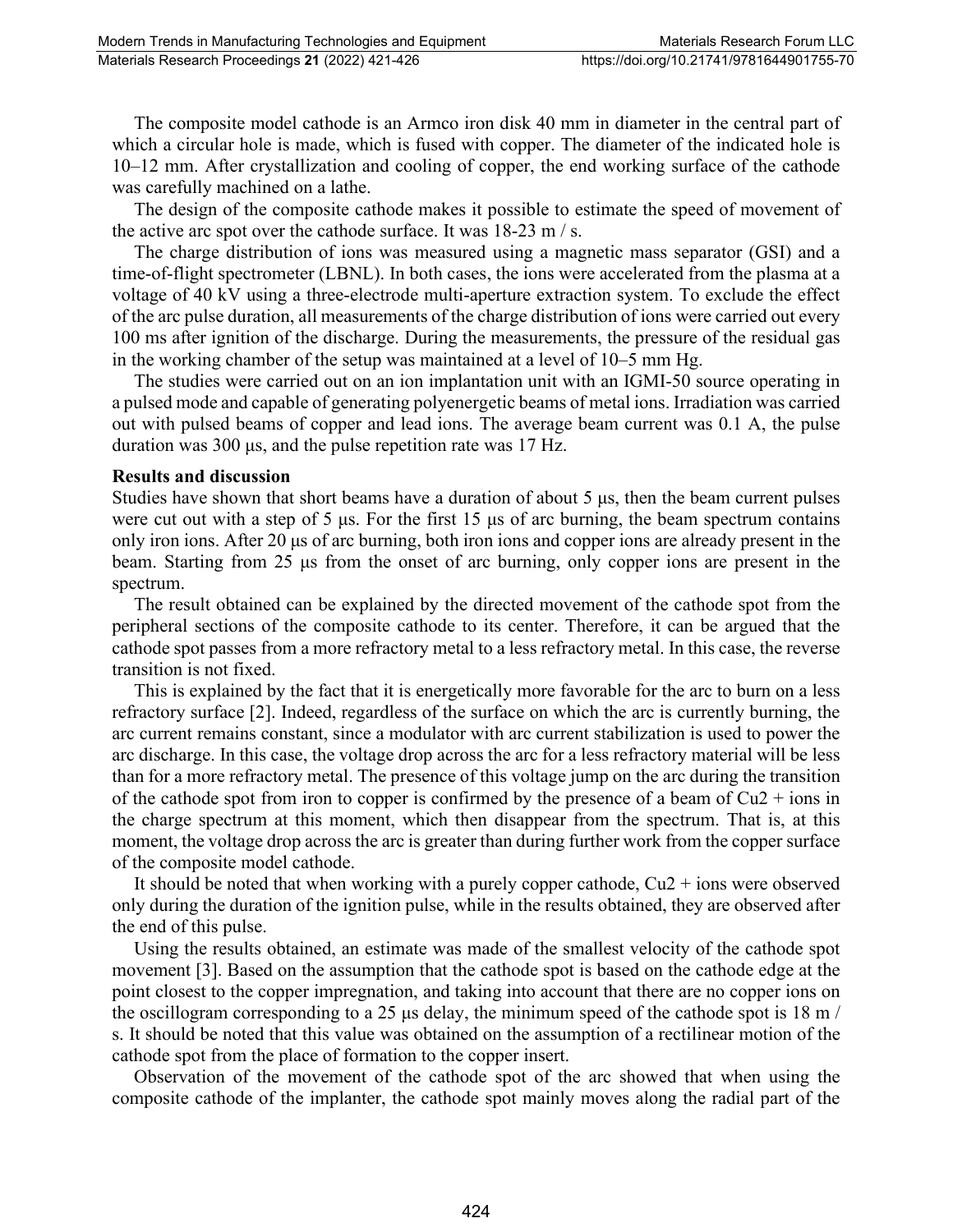cathode disk from its peripheral part to the central part. The image of the movement of the cathode spot of the arc over the cathode surface of the ion implantation device is shown in accordance with Fig. 5.



*Fig. 5. Moving the cathode spot of the arc over the cathode surface of the ion implantation device when using a composite cathode with a central hole.*

This is explained by the fact that it is energetically more favorable for the arc to burn on a less refractory surface. Indeed, regardless of the surface on which the arc is currently burning, the arc current remains constant, since a modulator with arc current stabilization is used to power the arc discharge. In this case, the voltage drop across the arc for a less refractory material will be less than for a more refractory metal. The presence of this voltage jump on the arc during the transition of the cathode spot from iron to copper is confirmed by the presence at this moment in the charge spectrum of a beam of  $Cu^{3+}$  ions, which then disappear from the spectrum. That is, at this moment, the voltage drop across the arc is greater than during further work on a copper surface.

The appearance of large-mass cluster ions significantly changes the pattern of the effect of the ion flux on the irradiated target surface (Fig.6); destruction of the cluster is observed when it interacts with the target surface.



*Fig. 6. Scheme of irradiation of a titanium target with cluster ions*